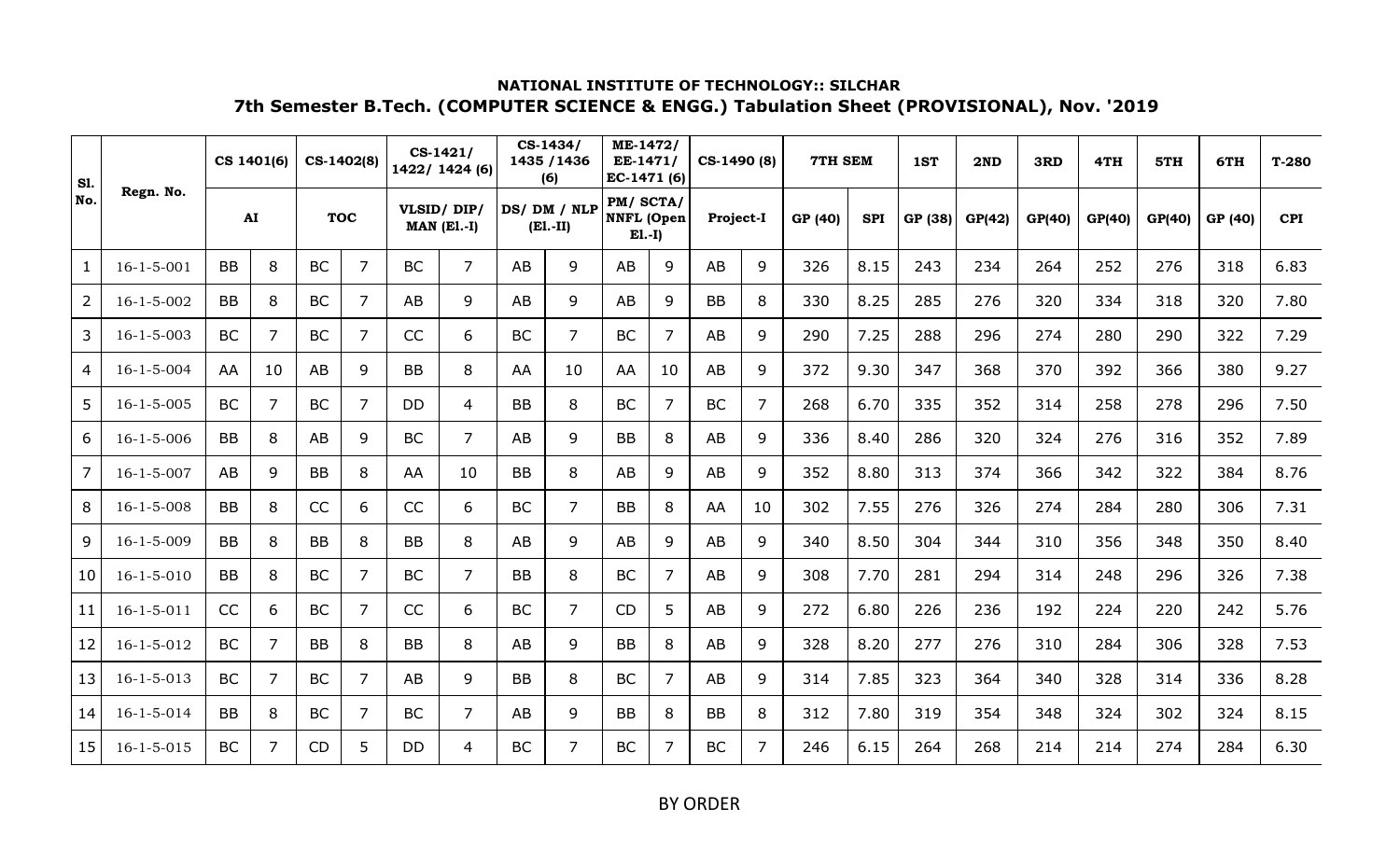| <b>S1.</b> |                    |           | CS 1401(6)     |           | CS-1402(8)     |           | $CS-1421/$<br>1422/ 1424 (6)     |           | CS-1434/<br>1435 / 1436<br>(6) | ME-1472/<br>EE-1471/<br>EC-1471 (6)        |    | CS-1490 (8) |                | 7TH SEM |            | 1ST     | 2ND    | 3RD    | 4TH    | 5TH    | 6TH     | $T-280$    |
|------------|--------------------|-----------|----------------|-----------|----------------|-----------|----------------------------------|-----------|--------------------------------|--------------------------------------------|----|-------------|----------------|---------|------------|---------|--------|--------|--------|--------|---------|------------|
| No.        | Regn. No.          |           | AI             |           | <b>TOC</b>     |           | VLSID/DIP/<br><b>MAN (El.-I)</b> |           | DS/DM/NLP<br>$(E1.-II)$        | PM/ SCTA/<br><b>NNFL</b> (Open<br>$E1.-I)$ |    | Project-I   |                | GP (40) | <b>SPI</b> | GP (38) | GP(42) | GP(40) | GP(40) | GP(40) | GP (40) | <b>CPI</b> |
| 16         | $16 - 1 - 5 - 016$ | CC        | 6              | CC        | 6              | <b>DD</b> | 4                                | CC        | 6                              | <b>BC</b>                                  | 7  | AB          | 9              | 258     | 6.45       | 223     | 248    | 252    | 232    | 214    | 286     | 6.12       |
| 17         | $16 - 1 - 5 - 017$ | <b>BB</b> | 8              | <b>BB</b> | 8              | CC        | 6                                | <b>BB</b> | 8                              | <b>BB</b>                                  | 8  | AB          | 9              | 316     | 7.90       | 311     | 328    | 326    | 316    | 308    | 356     | 8.08       |
| 18         | $16 - 1 - 5 - 018$ | <b>BC</b> | $\overline{7}$ | <b>BC</b> | 7              | <b>DD</b> | 4                                | <b>BB</b> | 8                              | <b>BC</b>                                  | 7  | <b>BC</b>   | $\overline{7}$ | 268     | 6.70       | 303     | 264    | 284    | 222    | 288    | 284     | 6.83       |
| 19         | $16 - 1 - 5 - 019$ | <b>BB</b> | 8              | <b>BB</b> | 8              | <b>BB</b> | 8                                | AB        | 9                              | AB                                         | 9  | AB          | 9              | 340     | 8.50       | 328     | 358    | 360    | 372    | 340    | 358     | 8.77       |
| 20         | $16 - 1 - 5 - 020$ | <b>BC</b> | $\overline{7}$ | <b>BB</b> | 8              | AA        | 10                               | <b>BB</b> | 8                              | AB                                         | 9  | AB          | 9              | 340     | 8.50       | 362     | 368    | 340    | 336    | 316    | 356     | 8.64       |
| 21         | $16 - 1 - 5 - 021$ | <b>BB</b> | 8              | AB        | 9              | <b>BC</b> | $\overline{7}$                   | <b>BB</b> | 8                              | BB                                         | 8  | <b>BB</b>   | 8              | 322     | 8.05       | 211     | 232    | 248    | 222    | 272    | 316     | 6.51       |
| 22         | $16 - 1 - 5 - 022$ | AB        | 9              | <b>BC</b> | $\overline{7}$ | AB        | 9                                | <b>BC</b> | $\overline{7}$                 | AB                                         | 9  | AA          | 10             | 340     | 8.50       | 325     | 334    | 318    | 334    | 322    | 352     | 8.30       |
| 23         | $16 - 1 - 5 - 023$ | AB        | 9              | <b>BB</b> | 8              | AB        | 9                                | AB        | 9                              | AB                                         | 9  | AA          | 10             | 360     | 9.00       | 340     | 328    | 362    | 382    | 366    | 362     | 8.93       |
| 24         | $16 - 1 - 5 - 024$ | <b>BC</b> | 7              | <b>BC</b> | 7              | BB        | 8                                | BB        | 8                              | BB                                         | 8  | <b>BB</b>   | 8              | 306     | 7.65       | 351     | 372    | 314    | 326    | 308    | 302     | 8.14       |
| 25         | $16 - 1 - 5 - 025$ | <b>BB</b> | 8              | <b>BB</b> | 8              | <b>BC</b> | $\overline{7}$                   | <b>BB</b> | 8                              | <b>BC</b>                                  | 7  | <b>BB</b>   | 8              | 308     | 7.70       | 295     | 288    | 302    | 312    | 330    | 354     | 7.82       |
| 26         | $16 - 1 - 5 - 026$ | AB        | 9              | <b>BB</b> | 8              | <b>BC</b> | 7                                | <b>BB</b> | 8                              | AB                                         | 9  | AB          | 9              | 334     | 8.35       | 309     | 320    | 304    | 290    | 330    | 374     | 8.08       |
| 27         | $16 - 1 - 5 - 027$ | <b>BC</b> | $\overline{7}$ | CC        | 6              | AB        | 9                                | <b>BB</b> | 8                              | AB                                         | 9  | AB          | 9              | 318     | 7.95       | 331     | 344    | 320    | 304    | 302    | 314     | 7.98       |
| 28         | $16 - 1 - 5 - 028$ | <b>BB</b> | 8              | <b>BC</b> | 7              | CC        | 6                                | AB        | 9                              | AB                                         | 9  | <b>BB</b>   | 8              | 312     | 7.80       | 195     | 276    | 236    | 224    | 250    | 242     | 6.20       |
| 29         | $16 - 1 - 5 - 029$ | <b>BC</b> | $\overline{7}$ | <b>BC</b> | 7              | CD        | 5                                | <b>BB</b> | 8                              | AB                                         | 9  | <b>BB</b>   | 8              | 294     | 7.35       | 305     | 314    | 304    | 274    | 300    | 324     | 7.55       |
| 30         | $16 - 1 - 5 - 030$ | <b>BB</b> | 8              | <b>BC</b> | 7              | AB        | 9                                | <b>BB</b> | 8                              | AA                                         | 10 | AA          | 10             | 346     | 8.65       | 356     | 358    | 344    | 350    | 360    | 370     | 8.87       |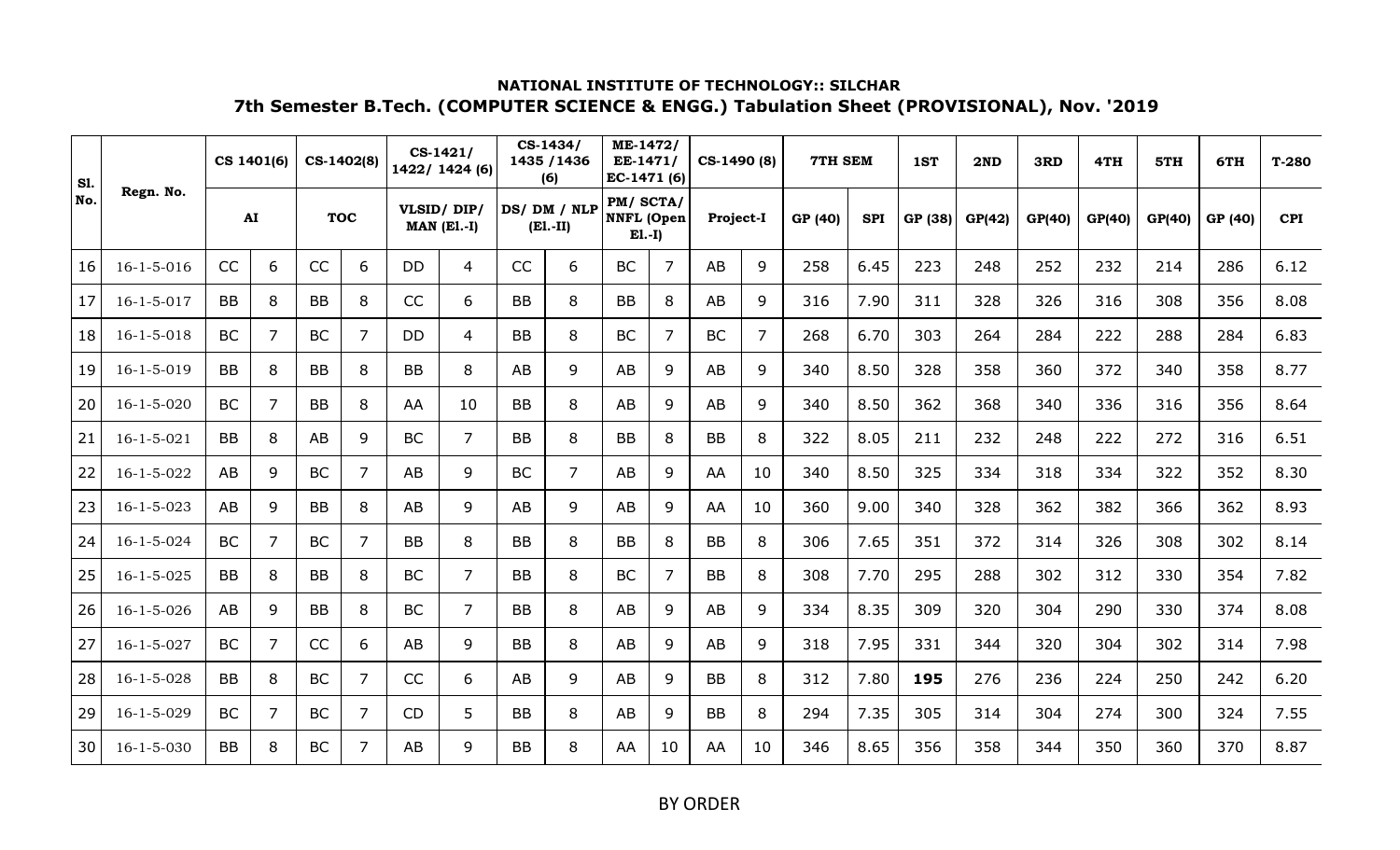| <b>S1.</b> |                    |           | CS 1401(6)     |           | CS-1402(8)     |           | $CS-1421/$<br>1422/ 1424 (6) |           | CS-1434/<br>1435 / 1436<br>(6) | ME-1472/<br>EE-1471/<br>EC-1471 (6)       |   | CS-1490 (8) |                | 7TH SEM |            | 1ST     | 2ND    | 3RD    | 4TH    | 5TH    | 6TH     | $T-280$    |
|------------|--------------------|-----------|----------------|-----------|----------------|-----------|------------------------------|-----------|--------------------------------|-------------------------------------------|---|-------------|----------------|---------|------------|---------|--------|--------|--------|--------|---------|------------|
| No.        | Regn. No.          |           | ${\bf AI}$     |           | <b>TOC</b>     |           | VLSID/DIP/<br>$MAN$ (E1.-I)  |           | DS/DM/NLP<br>$(E1.-II)$        | PM/SCTA/<br><b>NNFL</b> (Open<br>$E1.-I)$ |   | Project-I   |                | GP (40) | <b>SPI</b> | GP (38) | GP(42) | GP(40) | GP(40) | GP(40) | GP (40) | <b>CPI</b> |
| 31         | $16 - 1 - 5 - 031$ | CC        | 6              | <b>CD</b> | 5              | <b>BB</b> | 8                            | <b>BC</b> | $\overline{7}$                 | CC                                        | 6 | <b>BC</b>   | $\overline{7}$ | 258     | 6.45       | 233     | 240    | 264    | 216    | 234    | 300     | 6.23       |
| 32         | 16-1-5-032         | <b>BB</b> | 8              | <b>BC</b> | 7              | <b>BC</b> | $\overline{7}$               | <b>BC</b> | $\overline{7}$                 | <b>BC</b>                                 | 7 | AB          | 9              | 302     | 7.55       | 307     | 326    | 322    | 258    | 260    | 286     | 7.36       |
| 33         | $16 - 1 - 5 - 033$ | <b>BB</b> | 8              | <b>BB</b> | 8              | <b>BC</b> | $\overline{7}$               | <b>BB</b> | 8                              | AB                                        | 9 | AA          | 10             | 336     | 8.40       | 366     | 368    | 342    | 352    | 324    | 366     | 8.76       |
| 34         | $16 - 1 - 5 - 034$ | <b>BB</b> | 8              | <b>BB</b> | 8              | <b>BB</b> | 8                            | <b>BB</b> | 8                              | AB                                        | 9 | AA          | 10             | 342     | 8.55       | 362     | 348    | 364    | 376    | 332    | 360     | 8.87       |
| 35         | $16 - 1 - 5 - 035$ | <b>BB</b> | 8              | <b>BB</b> | 8              | CC        | 6                            | <b>BB</b> | 8                              | <b>BB</b>                                 | 8 | AB          | 9              | 316     | 7.90       | 285     | 336    | 336    | 314    | 296    | 328     | 7.90       |
| 36         | $16 - 1 - 5 - 036$ | AA        | 10             | <b>BB</b> | 8              | AA        | 10                           | <b>BB</b> | 8                              | <b>BB</b>                                 | 8 | AB          | 9              | 352     | 8.80       | 344     | 370    | 324    | 306    | 294    | 338     | 8.31       |
| 37         | $16 - 1 - 5 - 037$ | <b>BB</b> | 8              | <b>BC</b> | 7              | CC        | 6                            | AB        | 9                              | AB                                        | 9 | AB          | 9              | 320     | 8.00       | 274     | 268    | 302    | 264    | 234    | 300     | 7.01       |
| 38         | $16 - 1 - 5 - 038$ | <b>BB</b> | 8              | <b>BC</b> | $\overline{7}$ | <b>DD</b> | 4                            | <b>BB</b> | 8                              | <b>BC</b>                                 | 7 | <b>BB</b>   | 8              | 282     | 7.05       | 319     | 358    | 300    | 278    | 264    | 308     | 7.53       |
| 39         | $16 - 1 - 5 - 039$ | <b>BC</b> | 7              | <b>BC</b> | 7              | CC        | 6                            | <b>BC</b> | $\overline{7}$                 | AB                                        | 9 | AA          | 10             | 310     | 7.75       | 290     | 300    | 292    | 282    | 270    | 326     | 7.39       |
| 40         | $16 - 1 - 5 - 041$ | <b>BC</b> | $\overline{7}$ | CC        | 6              | <b>BB</b> | 8                            | <b>BC</b> | $\overline{7}$                 | <b>BB</b>                                 | 8 | AB          | 9              | 300     | 7.50       | 291     | 308    | 298    | 282    | 278    | 322     | 7.43       |
| 41         | $16 - 1 - 5 - 042$ | <b>BC</b> | $\overline{7}$ | <b>BC</b> | $\overline{7}$ | <b>CD</b> | 5                            | <b>BB</b> | 8                              | <b>BB</b>                                 | 8 | AB          | 9              | 296     | 7.40       | 302     | 316    | 318    | 278    | 288    | 318     | 7.56       |
| 42         | $16 - 1 - 5 - 043$ | <b>CD</b> | 5              | CC        | 6              | <b>CD</b> | 5                            | CC        | 6                              | <b>BC</b>                                 | 7 | AB          | 9              | 258     | 6.45       | 205     | 222    | 194    | 196    | 212    | 228     | 5.41       |
| 43         | $16 - 1 - 5 - 044$ | F.        | $\mathbf{0}$   | <b>CC</b> | 6              | <b>DD</b> | 4                            | CC        | 6                              | <b>BB</b>                                 | 8 | <b>BB</b>   | 8              | 220     | 5.50       | 233     | 238    | 222    | 196    | 212    | 206     | 5.45       |
| 44         | $16 - 1 - 5 - 045$ | <b>BC</b> | $\overline{7}$ | <b>BC</b> | 7              | <b>BC</b> | 7                            | <b>BB</b> | 8                              | <b>BB</b>                                 | 8 | AB          | 9              | 308     | 7.70       | 307     | 334    | 280    | 300    | 290    | 300     | 7.57       |
| 45         | $16 - 1 - 5 - 046$ | <b>BB</b> | 8              | <b>BC</b> | 7              | <b>BB</b> | 8                            | <b>BB</b> | 8                              | <b>BB</b>                                 | 8 | AB          | 9              | 320     | 8.00       | 342     | 352    | 348    | 318    | 344    | 374     | 8.56       |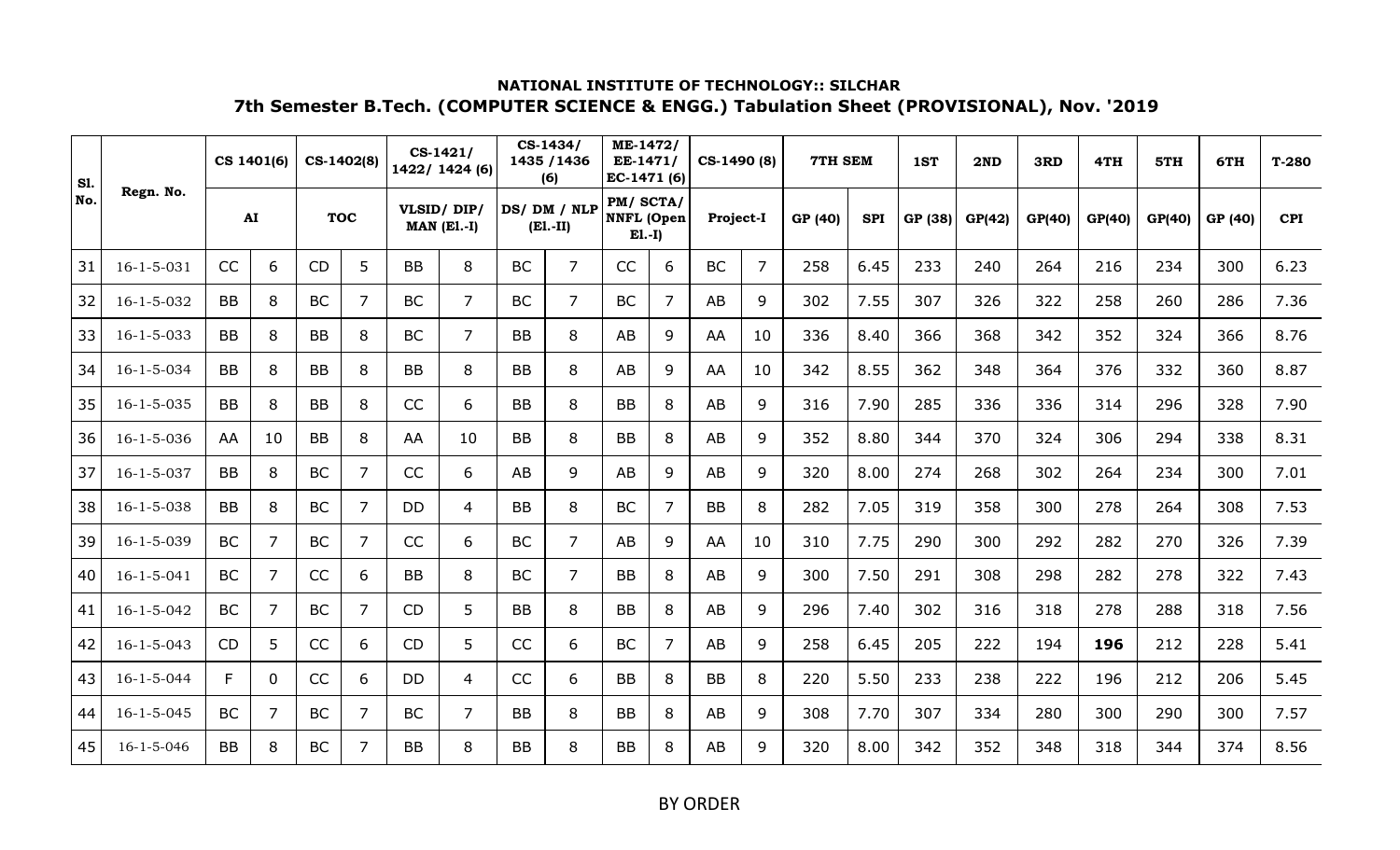| <b>S1.</b> |                    |           | CS 1401(6)     | CS-1402(8) |            |           | $CS-1421/$<br>1422/ 1424 (6)     |           | CS-1434/<br>1435 / 1436<br>(6) | ME-1472/<br>EE-1471/<br>EC-1471 (6)       |    | CS-1490 (8) |                | 7TH SEM |            | 1ST     | 2ND    | 3RD    | 4TH    | 5TH    | 6TH     | $T-280$    |
|------------|--------------------|-----------|----------------|------------|------------|-----------|----------------------------------|-----------|--------------------------------|-------------------------------------------|----|-------------|----------------|---------|------------|---------|--------|--------|--------|--------|---------|------------|
| No.        | Regn. No.          |           | AI             |            | <b>TOC</b> |           | VLSID/DIP/<br><b>MAN (El.-I)</b> |           | DS/DM/NLP<br>$(E1.-II)$        | PM/SCTA/<br><b>NNFL</b> (Open<br>$E1.-I)$ |    | Project-I   |                | GP (40) | <b>SPI</b> | GP (38) | GP(42) | GP(40) | GP(40) | GP(40) | GP (40) | <b>CPI</b> |
| 46         | $16 - 1 - 5 - 047$ | AB        | 9              | AB         | 9          | <b>BB</b> | 8                                | AB        | 9                              | AB                                        | 9  | AB          | 9              | 354     | 8.85       | 332     | 368    | 366    | 360    | 322    | 372     | 8.84       |
| 47         | $16 - 1 - 5 - 048$ | <b>BC</b> | $\overline{7}$ | <b>CD</b>  | 5          | <b>DD</b> | 4                                | <b>BB</b> | 8                              | <b>BB</b>                                 | 8  | <b>BB</b>   | 8              | 266     | 6.65       | 283     | 302    | 300    | 322    | 300    | 290     | 7.37       |
| 48         | $16 - 1 - 5 - 049$ | <b>BC</b> | $\overline{7}$ | <b>BC</b>  | 7          | <b>BC</b> | $\overline{7}$                   | <b>BB</b> | 8                              | <b>BB</b>                                 | 8  | AB          | 9              | 308     | 7.70       | 301     | 324    | 318    | 284    | 298    | 324     | 7.70       |
| 49         | $16 - 1 - 5 - 050$ | CC        | 6              | <b>BC</b>  | 7          | <b>BC</b> | 7                                | <b>BC</b> | $\overline{7}$                 | AB                                        | 9  | <b>BB</b>   | 8              | 294     | 7.35       | 247     | 260    | 260    | 248    | 274    | 310     | 6.76       |
| 50         | $16 - 1 - 5 - 051$ | <b>BB</b> | 8              | AB         | 9          | AA        | 10                               | AB        | 9                              | AB                                        | 9  | AB          | 9              | 360     | 9.00       | 345     | 382    | 370    | 358    | 336    | 342     | 8.90       |
| 51         | $16 - 1 - 5 - 052$ | CC        | 6              | DD         | 4          | DD        | 4                                | CC        | 6                              | CC                                        | 6  | <b>BB</b>   | 8              | 228     | 5.70       | 211     | 252    | 238    | 220    | 226    | 218     | 5.69       |
| 52         | $16 - 1 - 5 - 053$ | <b>BB</b> | 8              | <b>BB</b>  | 8          | AB        | 9                                | AA        | 10                             | AA                                        | 10 | AB          | 9              | 358     | 8.95       | 337     | 368    | 348    | 344    | 378    | 376     | 8.96       |
| 53         | $16 - 1 - 5 - 054$ | <b>BC</b> | $\overline{7}$ | <b>BB</b>  | 8          | AB        | 9                                | <b>BB</b> | 8                              | AA                                        | 10 | AB          | 9              | 340     | 8.50       | 339     | 372    | 350    | 326    | 334    | 332     | 8.55       |
| 54         | $16 - 1 - 5 - 055$ | CC        | 6              | <b>BC</b>  | 7          | CC        | 6                                | BB        | 8                              | BB                                        | 8  | <b>BB</b>   | 8              | 288     | 7.20       | 315     | 328    | 326    | 300    | 316    | 342     | 7.91       |
| 55         | $16 - 1 - 5 - 056$ | <b>BB</b> | 8              | <b>BB</b>  | 8          | <b>BB</b> | 8                                | <b>BB</b> | 8                              | AA                                        | 10 | AB          | 9              | 340     | 8.50       | 311     | 340    | 324    | 348    | 312    | 360     | 8.34       |
| 56         | $16 - 1 - 5 - 057$ | <b>BC</b> | $\overline{7}$ | CC         | 6          | <b>DD</b> | 4                                | <b>BC</b> | $\overline{7}$                 | AB                                        | 9  | <b>BB</b>   | 8              | 274     | 6.85       | 290     | 292    | 302    | 276    | 252    | 286     | 7.04       |
| 57         | $16 - 1 - 5 - 058$ | CC        | 6              | CD         | 5          | <b>BB</b> | 8                                | <b>BC</b> | $\overline{7}$                 | <b>BB</b>                                 | 8  | <b>BC</b>   | $\overline{7}$ | 270     | 6.75       | 231     | 252    | 256    | 248    | 246    | 264     | 6.31       |
| 58         | $16 - 1 - 5 - 059$ | <b>CD</b> | 5              | <b>BC</b>  | 7          | CC        | 6                                | <b>BC</b> | $\overline{7}$                 | <b>BB</b>                                 | 8  | <b>BB</b>   | 8              | 276     | 6.90       | 224     | 268    | 244    | 248    | 252    | 292     | 6.44       |
| 59         | $16 - 1 - 5 - 060$ | <b>BB</b> | 8              | <b>BB</b>  | 8          | <b>BC</b> | $\overline{7}$                   | <b>BB</b> | 8                              | AA                                        | 10 | <b>BB</b>   | 8              | 326     | 8.15       | 300     | 346    | 332    | 320    | 322    | 380     | 8.31       |
| 60         | $16 - 1 - 5 - 061$ | <b>BB</b> | 8              | <b>BB</b>  | 8          | <b>BC</b> | $\overline{7}$                   | AB        | 9                              | <b>AB</b>                                 | 9  | AA          | 10             | 342     | 8.55       | 332     | 380    | 334    | 356    | 330    | 352     | 8.66       |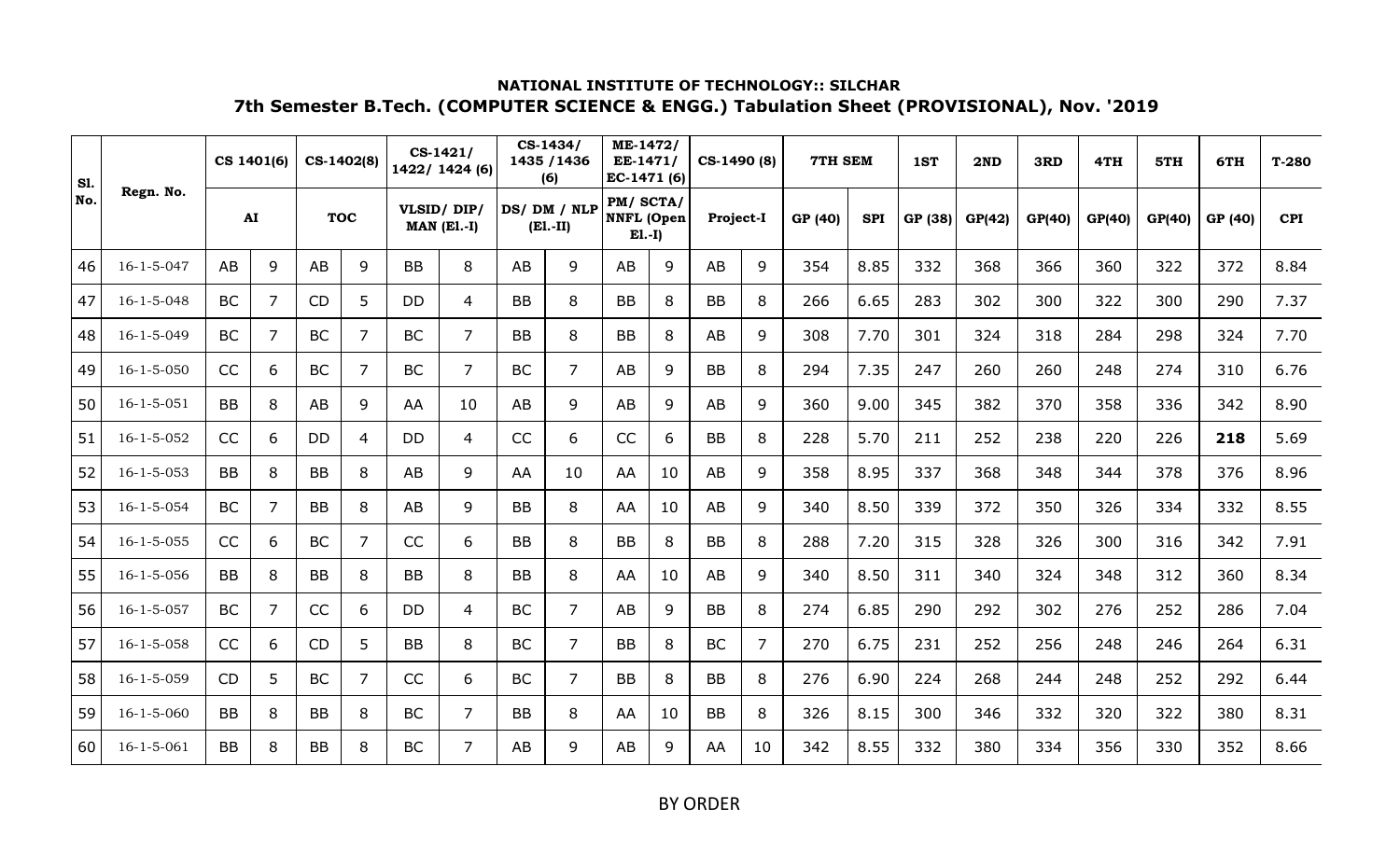| <b>S1.</b> |                    | CS 1401(6) |                |           | CS-1402(8) |           | $CS-1421/$<br>1422/ 1424 (6) |           | CS-1434/<br>1435 / 1436<br>(6) | ME-1472/<br>EE-1471/<br>EC-1471 (6)       |    | CS-1490 (8) |    | 7TH SEM |            | 1ST     | 2ND    | 3RD    | 4TH    | 5TH    | 6TH     | $T-280$    |
|------------|--------------------|------------|----------------|-----------|------------|-----------|------------------------------|-----------|--------------------------------|-------------------------------------------|----|-------------|----|---------|------------|---------|--------|--------|--------|--------|---------|------------|
| No.        | Regn. No.          | AI         |                |           | <b>TOC</b> |           | VLSID/DIP/<br>$MAN$ (E1.-I)  |           | DS/DM/NLP<br>$(E1.-II)$        | PM/SCTA/<br><b>NNFL</b> (Open<br>$E1.-I)$ |    | Project-I   |    | GP (40) | <b>SPI</b> | GP (38) | GP(42) | GP(40) | GP(40) | GP(40) | GP (40) | <b>CPI</b> |
| 61         | $16 - 1 - 5 - 062$ | <b>BC</b>  | $\overline{7}$ | <b>BC</b> | 7          | CC        | 6                            | <b>BC</b> | $\overline{7}$                 | AA                                        | 10 | <b>BB</b>   | 8  | 300     | 7.50       | 274     | 310    | 294    | 310    | 294    | 314     | 7.49       |
| 62         | $16 - 1 - 5 - 063$ | <b>BC</b>  | $\overline{7}$ | <b>BB</b> | 8          | CC        | 6                            | AB        | 9                              | AB                                        | 9  | AB          | 9  | 322     | 8.05       | 328     | 338    | 322    | 322    | 302    | 320     | 8.05       |
| 63         | $16 - 1 - 5 - 064$ | CC         | 6              | <b>CD</b> | 5          | CC        | 6                            | <b>BB</b> | 8                              | <b>BC</b>                                 | 7  | <b>AB</b>   | 9  | 274     | 6.85       | 254     | 252    | 266    | 286    | 284    | 286     | 6.79       |
| 64         | $16 - 1 - 5 - 065$ | <b>BB</b>  | 8              | <b>BC</b> | 7          | <b>BC</b> | $\overline{7}$               | <b>BB</b> | 8                              | <b>BB</b>                                 | 8  | AA          | 10 | 322     | 8.05       | 321     | 324    | 328    | 376    | 312    | 344     | 8.31       |
| 65         | $16 - 1 - 5 - 066$ | CC         | 6              | <b>CD</b> | 5          | CC        | 6                            | <b>BC</b> | $\overline{7}$                 | <b>BC</b>                                 | 7  | <b>BB</b>   | 8  | 260     | 6.50       | 219     | 216    | 208    | 222    | 242    | 250     | 5.78       |
| 66         | $16 - 1 - 5 - 067$ | <b>BB</b>  | 8              | <b>BB</b> | 8          | <b>BC</b> | $\overline{7}$               | <b>BC</b> | $\overline{7}$                 | AB                                        | 9  | AA          | 10 | 330     | 8.25       | 309     | 352    | 358    | 350    | 310    | 340     | 8.39       |
| 67         | $16 - 1 - 5 - 068$ | <b>BC</b>  | $\overline{7}$ | <b>BB</b> | 8          | CC        | 6                            | <b>BB</b> | 8                              | <b>BB</b>                                 | 8  | AB          | 9  | 310     | 7.75       | 268     | 314    | 298    | 286    | 324    | 330     | 7.61       |
| 68         | $16 - 1 - 5 - 069$ | AB         | 9              | <b>BB</b> | 8          | <b>BB</b> | 8                            | AB        | 9                              | AA                                        | 10 | AA          | 10 | 360     | 9.00       | 269     | 312    | 288    | 340    | 312    | 350     | 7.97       |
| 69         | $16 - 1 - 5 - 070$ | AA         | 10             | BB        | 8          | <b>BB</b> | 8                            | <b>BB</b> | 8                              | BB                                        | 8  | AA          | 10 | 348     | 8.70       | 320     | 318    | 306    | 354    | 348    | 360     | 8.41       |
| 70         | $16 - 1 - 5 - 072$ | AB         | 9              | AB        | 9          | AB        | 9                            | AA        | 10                             | AB                                        | 9  | AA          | 10 | 374     | 9.35       | 340     | 322    | 334    | 370    | 328    | 362     | 8.68       |
| 71         | $16 - 1 - 5 - 074$ | <b>BB</b>  | 8              | BB        | 8          | <b>BC</b> | $\overline{7}$               | <b>BC</b> | $\overline{7}$                 | AA                                        | 10 | <b>BB</b>   | 8  | 320     | 8.00       | 289     | 290    | 306    | 250    | 252    | 326     | 7.26       |
| 72         | $16 - 1 - 5 - 075$ | CC         | 6              | CC        | 6          | <b>BC</b> | $\overline{7}$               | <b>BB</b> | 8                              | <b>BB</b>                                 | 8  | AA          | 10 | 302     | 7.55       | 242     | 238    | 212    | 250    | 300    | 298     | 6.58       |
| 73         | $16 - 1 - 5 - 077$ | <b>BB</b>  | 8              | <b>BB</b> | 8          | <b>BC</b> | 7                            | AB        | 9                              | <b>AB</b>                                 | 9  | AB          | 9  | 334     | 8.35       | 309     | 278    | 314    | 292    | 304    | 344     | 7.77       |
| 74         | $16 - 1 - 5 - 078$ | <b>BB</b>  | 8              | <b>BC</b> | 7          | CD        | 5                            | <b>BC</b> | $\overline{7}$                 | AA                                        | 10 | <b>BB</b>   | 8  | 300     | 7.50       | 318     | 346    | 310    | 312    | 302    | 310     | 7.85       |
| 75         | $16 - 1 - 5 - 079$ | <b>BC</b>  | $\overline{7}$ | <b>BC</b> | 7          | CC        | 6                            | <b>CC</b> | 6                              | <b>BB</b>                                 | 8  | <b>BB</b>   | 8  | 282     | 7.05       | 303     | 322    | 262    | 266    | 276    | 322     | 7.26       |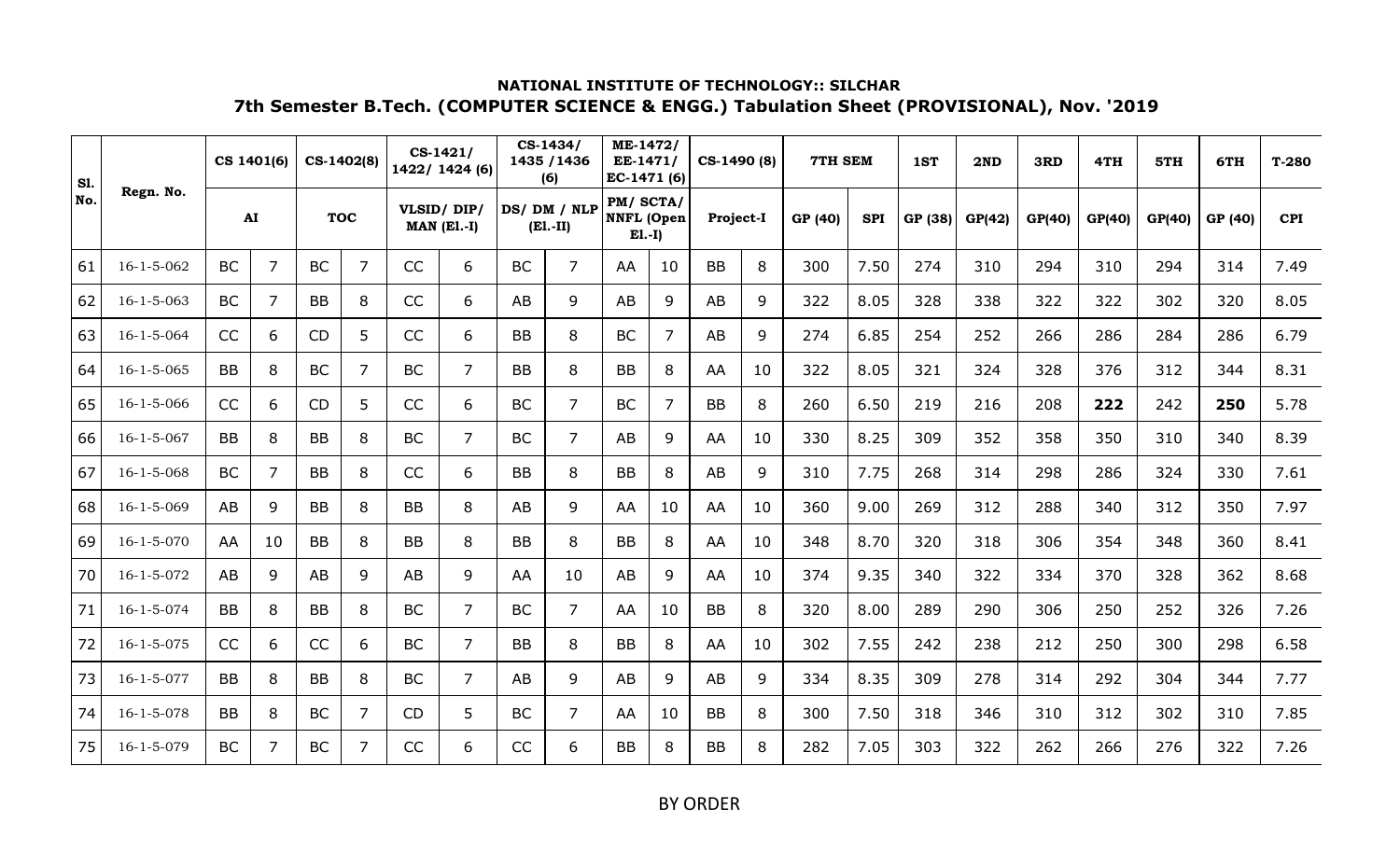| <b>S1.</b> |                    |           | CS 1401(6)     |           | CS-1402(8) |           | CS-1421/<br>1422/ 1424 (6)  |           | CS-1434/<br>1435 / 1436<br>(6) | ME-1472/<br>EE-1471/<br>EC-1471 (6)       |    | CS-1490 (8) |    | <b>7TH SEM</b> |            | 1ST     | 2ND    | 3RD    | 4TH    | 5TH    | 6TH     | $T-280$    |
|------------|--------------------|-----------|----------------|-----------|------------|-----------|-----------------------------|-----------|--------------------------------|-------------------------------------------|----|-------------|----|----------------|------------|---------|--------|--------|--------|--------|---------|------------|
| No.        | Regn. No.          |           | ${\bf AI}$     |           | <b>TOC</b> |           | VLSID/DIP/<br>$MAN$ (E1.-I) |           | DS/DM/NLP<br>$(E1.-II)$        | PM/SCTA/<br><b>NNFL</b> (Open<br>$E1.-I)$ |    | Project-I   |    | GP (40)        | <b>SPI</b> | GP (38) | GP(42) | GP(40) | GP(40) | GP(40) | GP (40) | <b>CPI</b> |
| 76         | $16 - 1 - 5 - 080$ | AB        | 9              | <b>BB</b> | 8          | <b>BC</b> | $\overline{7}$              | <b>BB</b> | 8                              | <b>BC</b>                                 | 7  | <b>BB</b>   | 8  | 314            | 7.85       | 355     | 340    | 346    | 342    | 330    | 338     | 8.45       |
| 77         | $16 - 1 - 5 - 081$ | <b>BB</b> | 8              | <b>BB</b> | 8          | BC        | $\overline{7}$              | AB        | 9                              | AB                                        | 9  | AB          | 9  | 334            | 8.35       | 359     | 324    | 310    | 340    | 328    | 360     | 8.41       |
| 78         | $16 - 1 - 5 - 082$ | AB        | 9              | AB        | 9          | <b>BB</b> | 8                           | AA        | 10                             | AA                                        | 10 | AB          | 9  | 366            | 9.15       | 370     | 348    | 362    | 360    | 334    | 386     | 9.02       |
| 79         | $16 - 1 - 5 - 083$ | <b>BB</b> | 8              | <b>BB</b> | 8          | <b>BB</b> | 8                           | <b>BB</b> | 8                              | AB                                        | 9  | <b>BB</b>   | 8  | 326            | 8.15       | 339     | 346    | 340    | 328    | 318    | 322     | 8.28       |
| 80         | $16 - 1 - 5 - 084$ | AB        | 9              | <b>BC</b> | 7          | <b>BC</b> | $\overline{7}$              | <b>BC</b> | $\overline{7}$                 | AB                                        | 9  | AB          | 9  | 320            | 8.00       | 342     | 334    | 308    | 336    | 314    | 362     | 8.27       |
| 81         | $16 - 1 - 5 - 085$ | <b>BB</b> | 8              | <b>BB</b> | 8          | CC        | 6                           | <b>BC</b> | $\overline{7}$                 | <b>BC</b>                                 | 7  | <b>BB</b>   | 8  | 296            | 7.40       | 310     | 274    | 288    | 286    | 290    | 334     | 7.42       |
| 82         | $16 - 1 - 5 - 086$ | <b>BC</b> | $\overline{7}$ | <b>CD</b> | 5          | <b>CD</b> | 5                           | <b>BB</b> | 8                              | <b>BB</b>                                 | 8  | AA          | 10 | 288            | 7.20       | 239     | 194    | 246    | 224    | 258    | 258     | 6.10       |
| 83         | $16 - 1 - 5 - 087$ | DD        | $\overline{4}$ | <b>BC</b> | 7          | <b>DD</b> | 4                           | CD        | 5                              | CC                                        | 6  | AB          | 9  | 242            | 6.05       | 275     | 262    | 268    | 236    | 262    | 250     | 6.41       |
| 84         | $16 - 1 - 5 - 088$ | <b>BB</b> | 8              | <b>BC</b> | 7          | CC        | 6                           | <b>BB</b> | 8                              | <b>BB</b>                                 | 8  | <b>BB</b>   | 8  | 300            | 7.50       | 242     | 172    | 172    | 242    | 252    | 300     | 6.00       |
| 85         | $16 - 1 - 5 - 089$ | <b>BB</b> | 8              | CC        | 6          | <b>BC</b> | $\overline{7}$              | AB        | 9                              | <b>BB</b>                                 | 8  | AA          | 10 | 320            | 8.00       | 227     | 200    | 200    | 230    | 246    | 246     | 5.96       |
| 86         | $16 - 1 - 5 - 090$ | <b>DD</b> | $\overline{4}$ | <b>CD</b> | 5          | <b>DD</b> | 4                           | <b>CD</b> | 5                              | <b>DD</b>                                 | 4  | <b>BB</b>   | 8  | 206            | 5.15       | 147     | 88     | 86     | 78     | 144    | 196     | 3.38       |
| 87         | $16 - 1 - 5 - 091$ | <b>BB</b> | 8              | <b>BC</b> | 7          | <b>CD</b> | 5                           | <b>BB</b> | 8                              | <b>BC</b>                                 | 7  | AB          | 9  | 296            | 7.40       | 234     | 198    | 158    | 196    | 208    | 258     | 5.53       |
| 88         | 16-1-5-092         | <b>BC</b> | $\overline{7}$ | <b>BB</b> | 8          | CC        | 6                           | <b>BC</b> | $\overline{7}$                 | AB                                        | 9  | AA          | 10 | 318            | 7.95       | 329     | 392    | 342    | 356    | 352    | 360     | 8.75       |